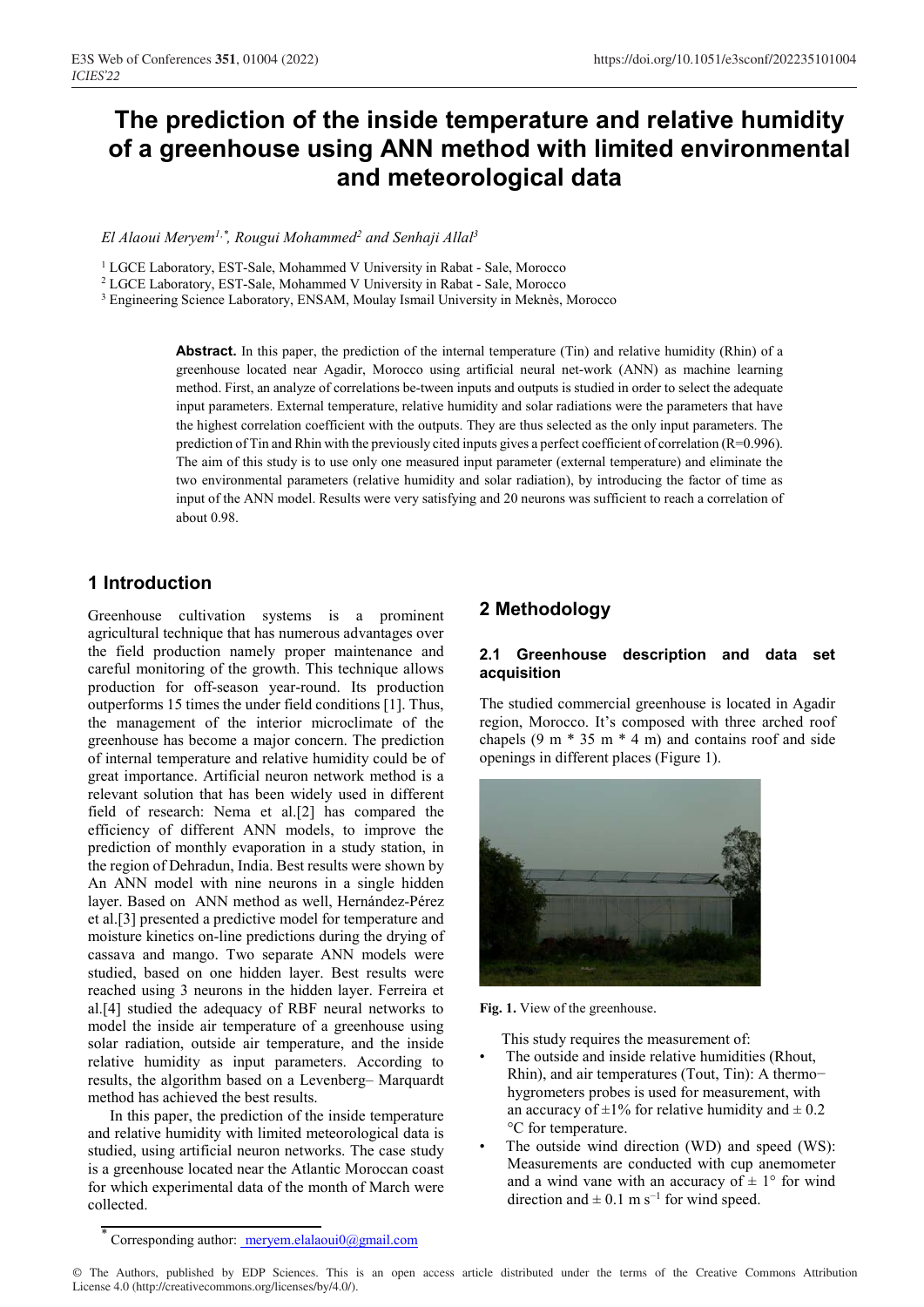The outside solar radiation  $(G)$  is measured with a pyranometer with an accuracy of  $\pm$  5 W.m<sup>-2</sup>

#### **2.2 Feature's selection**

The aim of this part is to study correlations (defined by equation 1) between the in-puts and the outputs in order to select the adequate features. Five inputs are used namely: wind direction (WD) , wind speed (WS) , external temperature (Tout), external rela-tive humidity (Rhout) and global radiation (G), The matrix of correlations between the inputs and the outputs is presented in table 1.

$$
R = cov(x, y) / (\sigma_x \sigma_y) \tag{1}
$$

where x and y are the predicted and the target value respectively.

|                       |                         |                       |        |              | Rh <sub>o</sub> |              | Rh <sub>i</sub> |
|-----------------------|-------------------------|-----------------------|--------|--------------|-----------------|--------------|-----------------|
|                       | $\mathbf{W}_\mathbf{S}$ | <b>W</b> <sub>D</sub> | G      | Tout         | ut              | $T_{in}$     | $\mathbf n$     |
| <b>Ws</b>             | 1                       | 0.04                  | 0.44   | 0.45         | $-0.5$          | 0.43         | $-0.5$          |
| <b>W</b> <sub>D</sub> | 0.04                    | $\mathbf{1}$          | 0.08   | 0.03         | 0.03            | $-0.0$<br>05 | 0.02            |
| $\mathbf G$           | 0.44                    | 0.08                  | 1      | 0.89         | $-0.7$          | 0.92         | $-0.8$          |
| Tout                  | 0.45                    | 0.03                  | 0.9    | $\mathbf{1}$ | 0.86            | 0.97         | $-0.9$          |
| <b>Rhout</b>          | $-0.5$                  | 0.04                  | $-0.7$ | 0.87         | 1               | $-0.8$       | 0.98            |
| $T_{in}$              | 0.43                    | 0.00<br>53            | 0.93   | 0.97         | $-0.8$          | $\mathbf{1}$ | $-0.9$          |
| $Rh_{in}$             | $-0.5$                  | 0.02                  | $-0.8$ | $-0.9$       | 0.98            | $-0.9$       | 1               |

**Table 1.** Correlation between the inputs and outputs.

According to the matrix of correlations above, W<sub>S</sub> and  $W<sub>D</sub>$  do not correlate with the two outputs. Thus, they are omitted from the inputs list. It can be remarked that Tout and Rhout and G correlate well with the considered outputs.

#### **2.3 Artificial neuron network (ANN):**

Artificial neuron network is a machine learning method that mimics the learning process of a human brain [5]. In literature various neural network types can be found namely: Hopfield, feed-forward, Elman, self-organizing maps, and radial basis networks [6]. In this paper, forecasting **Tin** and **Rhin** of the studied greenhouse is done using a feed-forward neural network. The Levenberg-Marquardt backpropagation is chosen as training algorithm. The ANN model of our case study is composed with one hidden layer with various numbers n of neurons (Figure 2 ):



**Fig. 2.** ANN architecture.

## **3 Prediction of the greenhouse inside temperature and relative humidity using ANN method and limited meteorological data**

#### **3.1. Tin and Rhin forecasting using three measured inputs:**

In this part, three measured inputs are taken into account: **Tout**, **Rhout** and G. The parameters and features of the ANN model are presented in part 2.3. the number of neurons is chosen equal to 10 in the hidden layer. The simulation results are presented in figures 3 , 4 and 5.

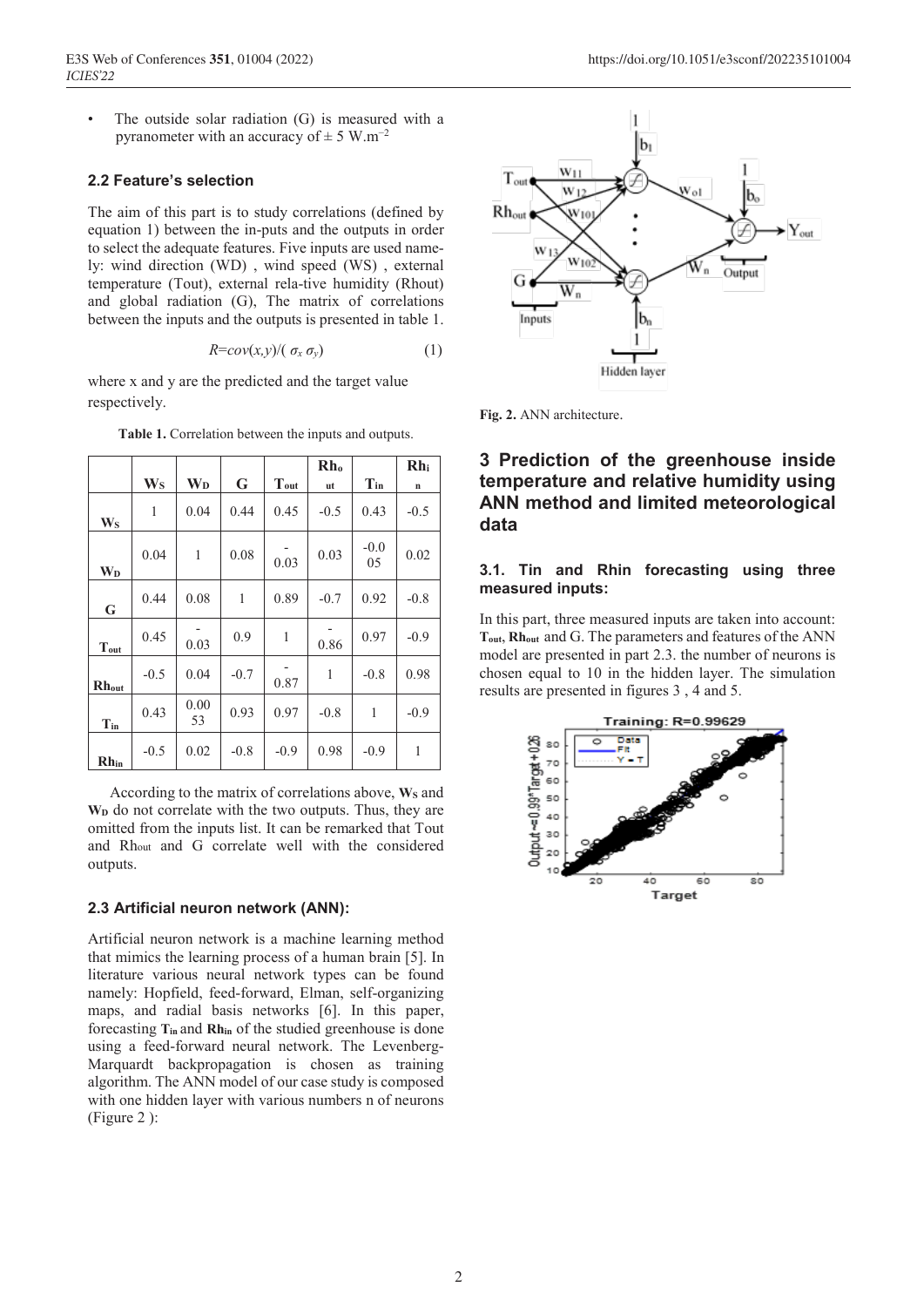

**Fig. 3.** Graphs of correlations.



**Fig. 4.** Comparison between measured and predicted inside temperature.



#### **Fig. 5.** Predicted and target Rhin.

According to figure 3, there is a perfect correlation between measured and predict-ed parameters: the correlation coefficient R>0.996 for all phases of training, validation and testing. This perfect accuracy is shown clearly in figures 5 and 6, where predicted values approached perfectly the measured ones.

#### **3.2 Tin and Rhin forecasting using one measured input:**

In this section, the factor of time is introduced as input parameter. Only one measured parameter will be considered which is external temperature. Results of the simulations are presented in table 2.and figure 6 .

**Table 2.** Correlation coefficients according to number of neurons.

| Number of<br>neurons | R     |
|----------------------|-------|
| 5                    | 0.966 |
| 10                   | 0.971 |
| 15                   | 0.973 |
| 20                   | 0.979 |
| 25                   | 0.979 |
| 30                   | 0.981 |
| 35                   | 0.981 |
| 40                   | 0.980 |
| 45                   | 0.981 |
| 50                   | 0.982 |



**Fig. 6.** Graphs of correlations according to number of neurons.

According to table 2 and figure 6, very good correlation coefficients are observed when predicting the greenhouse microclimate parameters using just external tempera-ture as measured parameter. It can be remarqued that from 20 neurons, correlation coefficient reached 0.979.

### **3.3 Discussion**